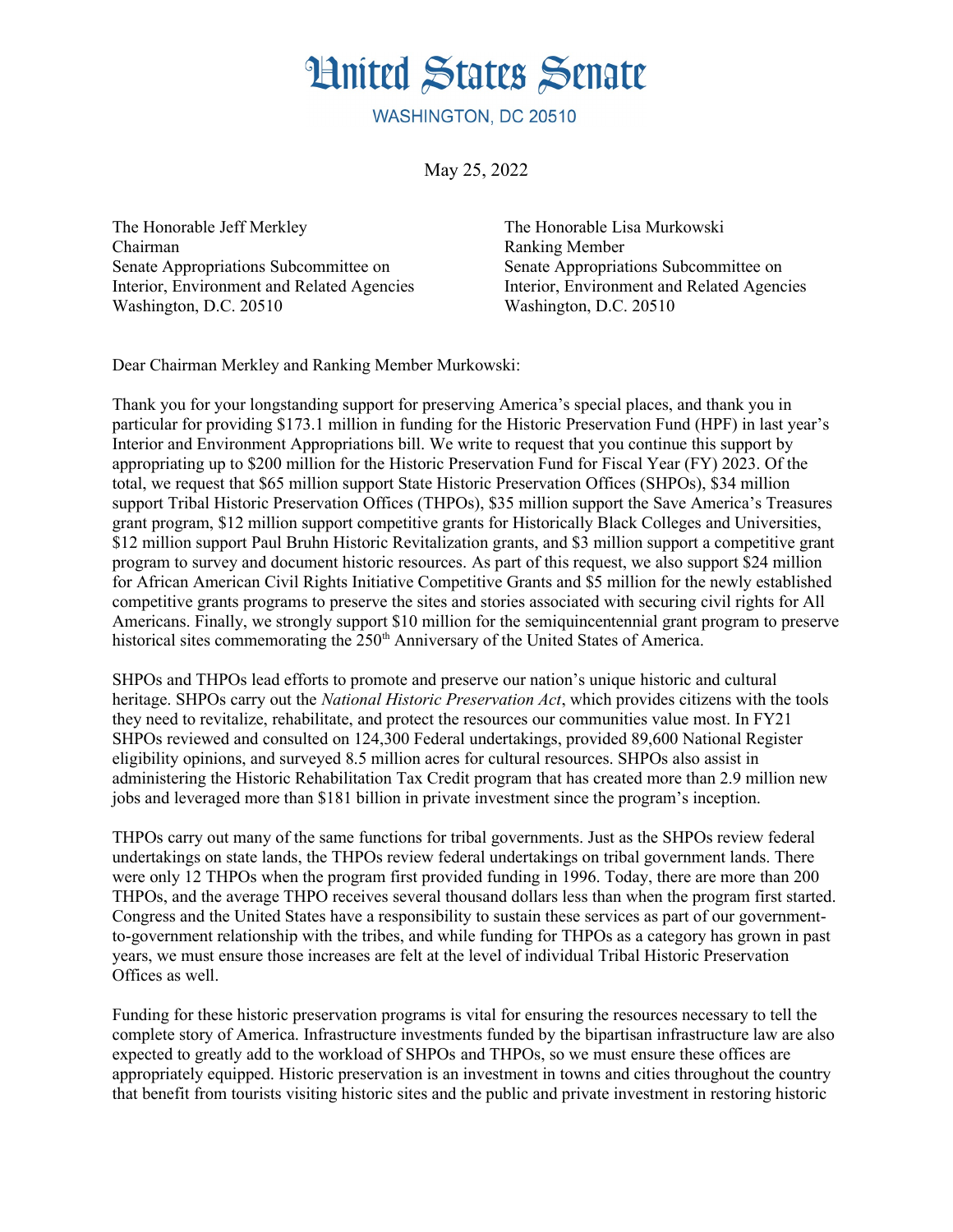buildings. This funding is both an economic and historical imperative that creates jobs and protects historic resources that might otherwise be lost forever.

Sincerely,

Kirsten Gillibrand

Kirsten Gillibrand United States Senator

Wilson & Blomer / 6

Richard Blumenthal United States Senator

Maria Cantwell United States Senator

- Cover

Robert P. Casey, Jr. United States Senator

Dianne Feinstein United States Senator

B. 11 Cassidy, M.D.

United States Senator

Shirred Brown

Sherrod Brown United States Senator

Cardin en

Benjamin L. Cardin United States Senator

Tammy Orckwath

Tamm<sup>V</sup>Duckworth United States Senator

Martin Heinrich United States Senator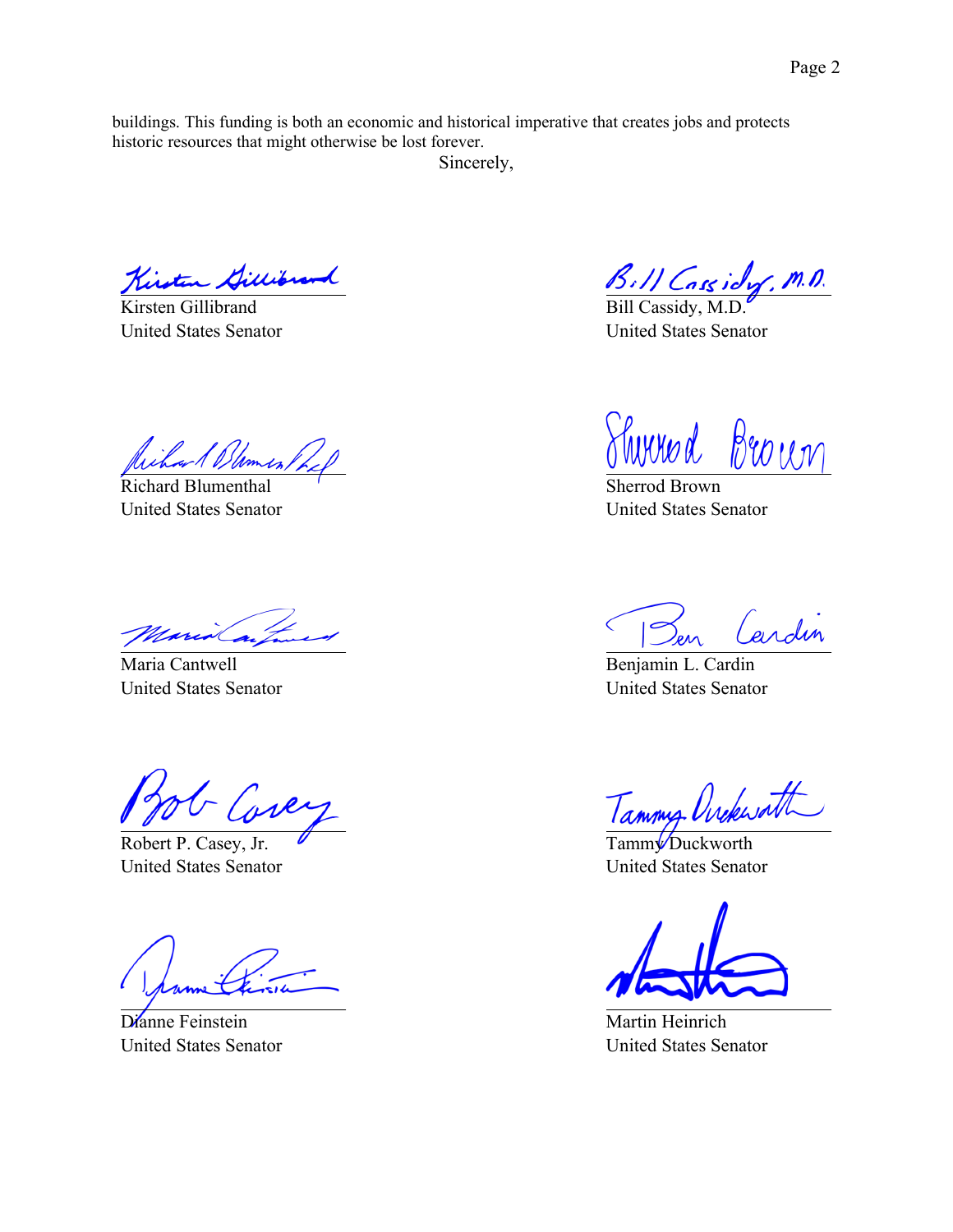$\sim$  //  $\cdot$ 

Tim Kaine United States Senator

Joe Manchin III United States Senator

Jon Ossoff

United States Senator

 $\overline{O}$ 

Jack Reed United States Senator

bre

Bernard Sanders United States Senator

Mark Kelly United States Senator

Christopher S. Murphy United States Senator

Alex Padilla

United States Senator

 $2$ 

Jacky Rosen United States Senator

 $\dot{\bm{\mu}}$ 

Tina Smith United States Senator